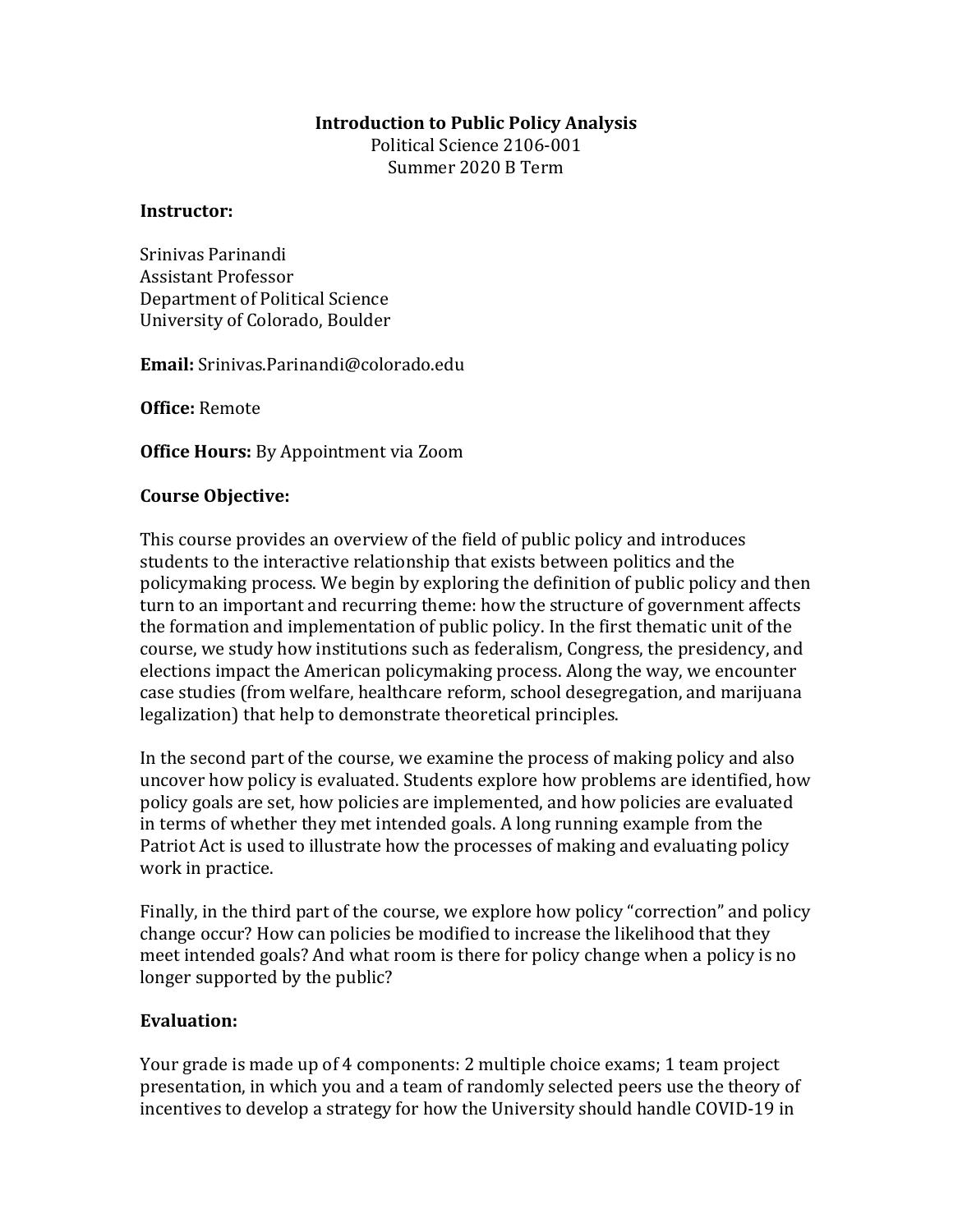the fall; and participation (more about this soon). The breakdown of each of these components (along with their respective dates) is shown below.

- $\bullet$  Unit 1 Exam (25% of grade): 7/22
- $\bullet$  Unit 2 Exam (25% of grade): 8/7
- Team Project Presentation (30% of grade): 8/4 8/5
- Participation (20% of grade): ongoing

As far as participation is concerned, you will be required to send me discussion questions (no more than 2-3 sentences) by email about a class lecture topic. The discussion questions are meant to enrich our sessions, as we will have conversations about themes that are covered in multiple discussion questions. Discussion question due-dates (based on the starting letter of your last name) are below. I do not grade the actual content of the discussion question, just whether you submit a question. The discussion question method gets around the problem of lowbandwidth connectivity that has prevented some students from being able to consistently access Zoom.

Additionally, I will record audio sessions of our Zoom meetings and post these on the course Canvas site.

# **Reading List (in Sequential Order):**

I encourage you to purchase *Policy Paradox: The Art of Political Decision Making*  (*Third Edition*, but newer will suffice) by Deborah Stone. This book is foundational in the field of public policy, and you may revisit it if you choose to continue in this field. I have arranged for a copy of this book to be sold at the CU Bookstore. All other readings are available on the course website on Canvas.

- Stone, Deborah. 2011. *Policy Paradox: The Art of Political Decision Making*. *Third Edition*. New York: W.W. Norton.
- Hardin, Garrett. 1968. "The Tragedy of the Commons," *Science* 162 (3859): 1243- 1248.
- Madison, James. 1787. *Federalist 10*: "The Same Subject Continued: The Union as a Faction against Domestic Faction and Insurrection," *New York Daily Advertiser*, November 22, 1787.
- Hamilton, Alexander, and James Madison. 1788. *Federalist 51*: "The Structure of the Government Must Furnish the Proper Checks and Balances between the Different Departments," *New York Packet*, February 8, 1788.
- Tiebout, Charles. 1956. "A Pure Theory of Local Expenditures," *Journal of Political Economy* 64 (5): 416-424.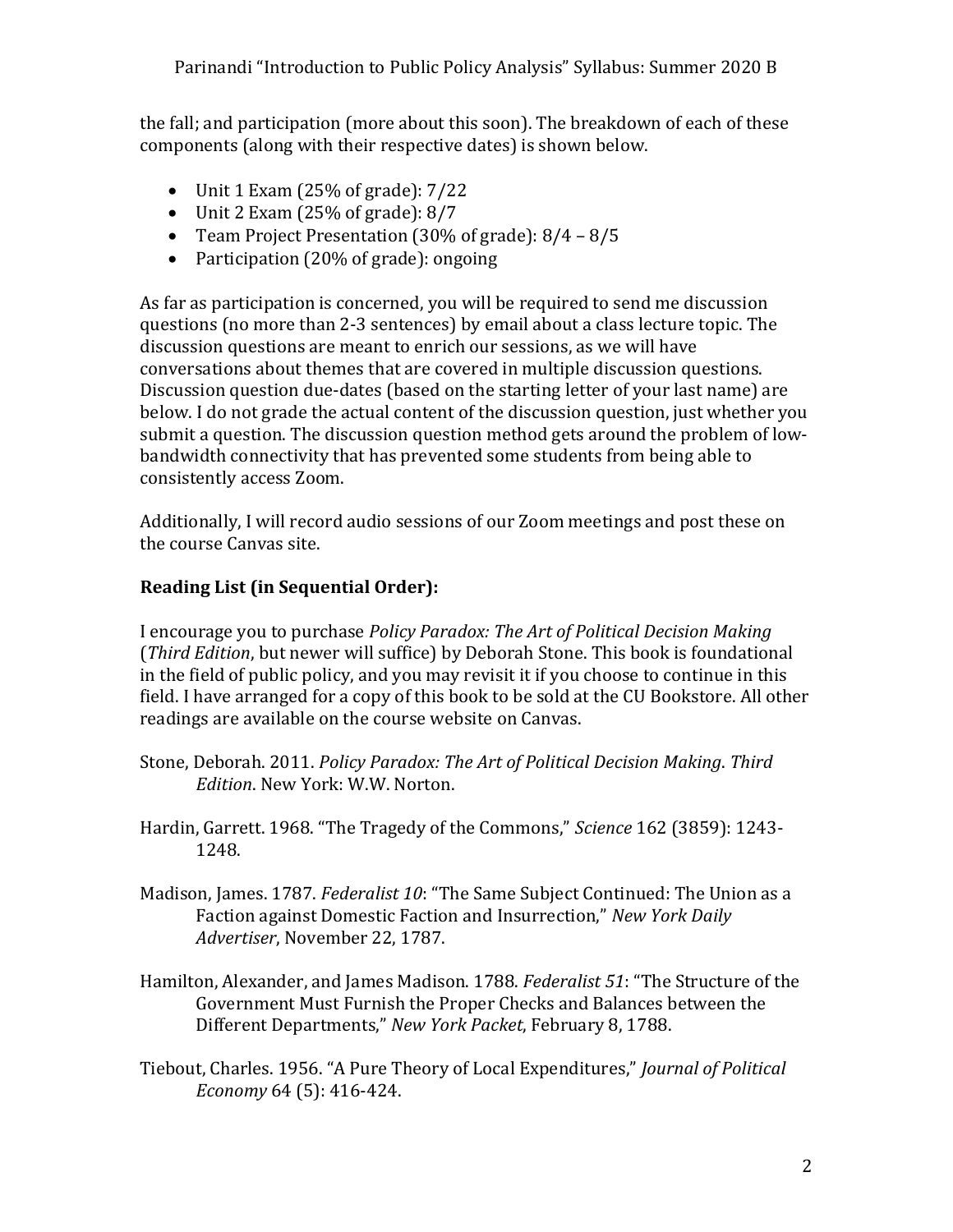- Burns, Sarah. 2012. "Was There 'A Race to the Bottom' After Welfare Reform?" *University of Kentucky Center for Poverty Research Discussion Paper Series, DP2012-04.*
- Cameron, Charles. 2009. "The Presidential Veto." In *The Oxford Handbook of the American Presidency*. New York: Oxford University Press.
- Cannan, John. 2013. "A Legislative History of the Affordable Care Act: How Legislative Procedure Shapes Legislative History," *Law Library Journal* 105:2 (2013-7).
- Mace, George. 1972. "The Antidemocratic Character of Judicial Review," *California Law Review* 1140.
- Landsberg, Brian. 2014. "Enforcing Desegregation: A Case Study of Federal District Court Power and Social Change in Macon County Alabama," *Law and Society Review* 48 (4): 867-891.
- Wilson, James Q. 1975. "The Rise of the Bureaucratic State," *The Public Interest* 41: 77-103.
- Wallach, Philip. 2014. "Washington's Marijuana Legalization Grows Knowledge, Not Just Pot: A Report on the State's Strategy to Assess Reform," *Brookings Governance Studies Paper Series*.
- Lindblom, Charles E. 1959. "The Science of 'Muddling' Through," *Public Administration Review* 19 (2): 79-88.
- Raab, Christopher. 2006. "Fighting Terrorism in an Electronic Age: Does the Patriot Act Unduly Compromise Our Civil Liberties?" *Duke Law and Technology Review* 2.

# **Schedule:**

| Date                                                   | In-Class                   | Assignment (read by the next class date) |                                           |  |  |
|--------------------------------------------------------|----------------------------|------------------------------------------|-------------------------------------------|--|--|
| UNIT 1: HOW GOVERNMENT STRUCTURE AFFECTS PUBLIC POLICY |                            |                                          |                                           |  |  |
| 7/7                                                    | <b>Course Introduction</b> |                                          | 1. Read "The Tragedy of the Commons" by   |  |  |
|                                                        | Review Syllabus            |                                          | Hardin.                                   |  |  |
| 7/8                                                    | What is "Public" Policy    |                                          | 1. Read Stone (Policy Paradox) Chapter 1. |  |  |
|                                                        |                            |                                          | 2. Read Federalist 10 and Federalist 51.  |  |  |
|                                                        |                            |                                          | Questions due for names A-H for 7/9       |  |  |
|                                                        |                            |                                          | class by 11:59pm                          |  |  |
| 7/9                                                    | Federalism                 |                                          | 1. Read "A Pure Theory of Local           |  |  |
|                                                        |                            |                                          | Expenditures" by Tiebout.                 |  |  |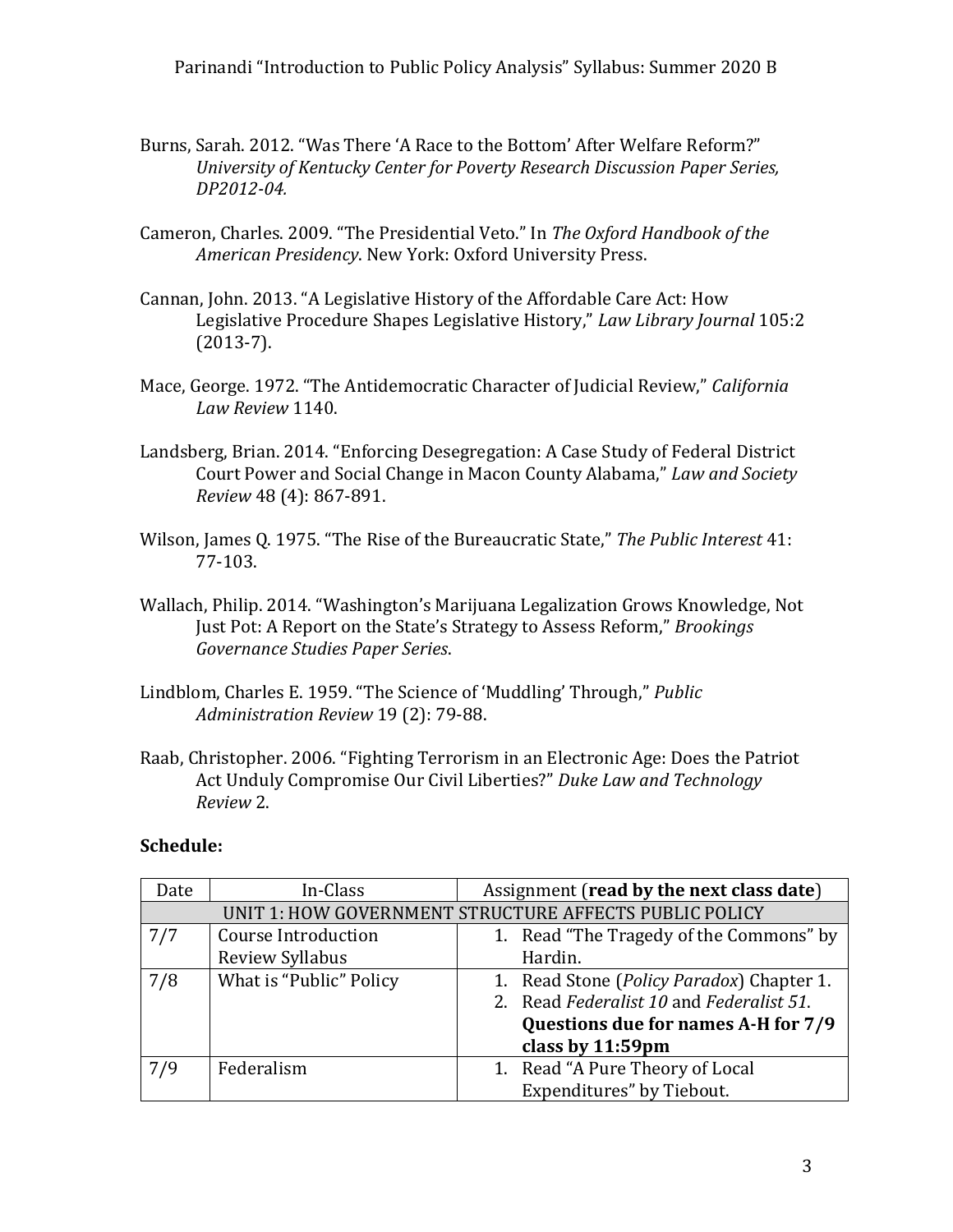|                                     |                                            |          | Questions due for names K-O for<br>7/10 by 11:59pm         |  |
|-------------------------------------|--------------------------------------------|----------|------------------------------------------------------------|--|
| 7/10                                | Federalism Case Study (Race                |          | 1. Read "Was There 'A Race to the Bottom'                  |  |
|                                     | to the Bottom)                             |          | after Welfare Reform?" by Burns.                           |  |
|                                     |                                            |          | <b>Questions due for names P-Z for</b>                     |  |
|                                     |                                            |          | 7/13 by 11:59pm                                            |  |
| 7/13                                | Congress                                   |          | 1. Read "Can Congress Legislate for the                    |  |
|                                     |                                            |          | Future?" by Binder.                                        |  |
|                                     |                                            |          | <b>Questions due for names A-H for</b>                     |  |
|                                     |                                            |          | 7/14 by 11:59pm                                            |  |
| 7/14                                | Congress and the President                 |          | 1. Read "The Presidential Veto" by<br>Cameron.             |  |
|                                     | (Part 1)                                   |          | Questions due for names K-O for                            |  |
|                                     |                                            |          | 7/16 by 11:59pm                                            |  |
| 7/15                                | <b>Group Assignment</b>                    |          | Use time to set up projects with your group                |  |
|                                     | Discussion                                 | members. |                                                            |  |
| 7/16                                | <b>Congress and the President</b>          |          | 1. Read "A Legislative History of the                      |  |
|                                     | Case Study (Obamacare)                     |          | Affordable Care Act" by Cannan.                            |  |
|                                     |                                            |          | Questions due for names P-Z for                            |  |
|                                     |                                            |          | 7/17 by 11:59pm                                            |  |
| 7/17                                | The Courts and Courts Case                 |          | 1. Read "The Antidemocratic Character of                   |  |
|                                     | Study (Desegregation in                    |          | Judicial Review" by Mace.                                  |  |
|                                     | Alabama).                                  |          | 2. Read "Enforcing Desegregation" by                       |  |
|                                     |                                            |          | Landsberg.                                                 |  |
|                                     |                                            |          | <b>Questions due for names A-H for</b>                     |  |
|                                     |                                            |          | 7/20 by 11:59pm                                            |  |
| 7/20                                | The Bureaucracy and                        | 1.       | Read "Rise of the Bureaucratic State" by                   |  |
|                                     | <b>Bureaucracy Case Study</b>              |          | Wilson.                                                    |  |
|                                     | (Marijuana Legalization in<br>Washington). |          | 2. Read "Washington's Marijuana                            |  |
|                                     |                                            |          | Legalization Grows Knowledge, Not Just<br>Pot" by Wallach. |  |
|                                     |                                            |          | Questions due for names K-O for                            |  |
|                                     |                                            |          | 7/23 by 11:59pm                                            |  |
| 7/21                                | <b>Exam Review</b>                         | None.    |                                                            |  |
| 7/22                                | Exam 1                                     | None.    |                                                            |  |
| UNIT 2: MAKING AND ASSESSING POLICY |                                            |          |                                                            |  |
| 7/23                                | The Process of Policy                      |          | 1. Read "The Science of Muddling                           |  |
|                                     | Analysis                                   |          | Through" by Lindblom.                                      |  |
|                                     |                                            |          | Questions due for names P-Z for                            |  |
|                                     |                                            |          | 7/24 by 11:59pm                                            |  |
| 7/24                                | Problem Identification                     | 1.       | Read Chapter 2 of Stone (Policy                            |  |
|                                     |                                            |          | Paradox).                                                  |  |
|                                     |                                            |          | <b>Questions due for names A-H for</b>                     |  |
|                                     |                                            |          | 7/27 by 11:59pm                                            |  |